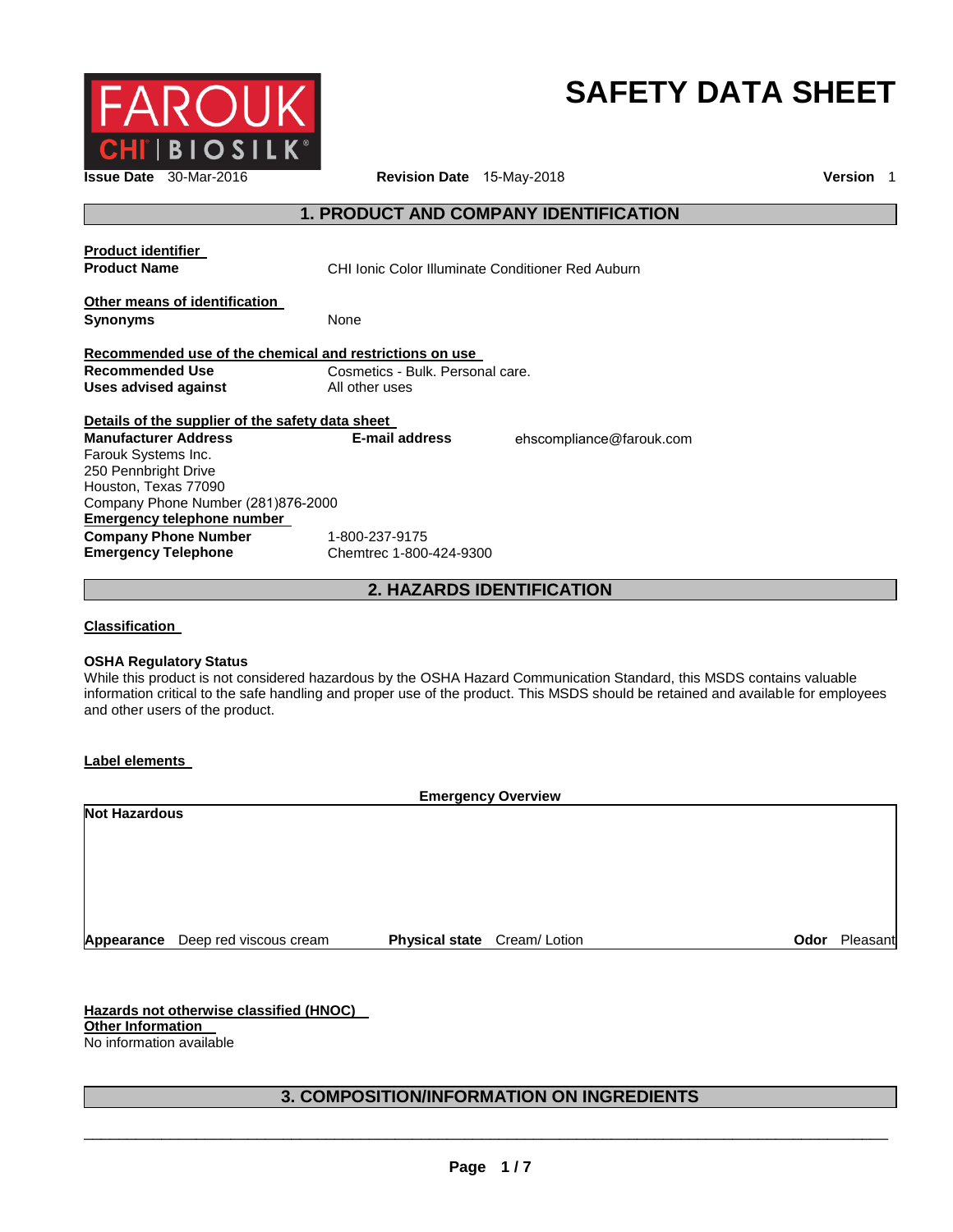### **Substance**

Composition: The product(s) does not contain ingredients considered hazardous as defined by OSHA, 29 CFR 1910.1200 and/or WHMIS under the HPA.

| <b>Chemical Name</b> | <b>CAS No.</b> | Weight-% | <b>Trade Secret</b> |
|----------------------|----------------|----------|---------------------|
| Water                | 7732-18-5      | 80-90    |                     |
| Cetvl Alcohol        | 36653-82-4     | 0-5      |                     |
| Cetearvl Alcohol     | 67762-27-0     | 0-5      |                     |

\_\_\_\_\_\_\_\_\_\_\_\_\_\_\_\_\_\_\_\_\_\_\_\_\_\_\_\_\_\_\_\_\_\_\_\_\_\_\_\_\_\_\_\_\_\_\_\_\_\_\_\_\_\_\_\_\_\_\_\_\_\_\_\_\_\_\_\_\_\_\_\_\_\_\_\_\_\_\_\_\_\_\_\_\_\_\_\_\_\_\_\_\_

\* The exact percentage (concentration) of composition has been withheld as a trade secret.

| <b>4. FIRST AID MEASURES</b>     |                                                                                                                                                                  |  |
|----------------------------------|------------------------------------------------------------------------------------------------------------------------------------------------------------------|--|
| <b>First aid measures</b>        |                                                                                                                                                                  |  |
| <b>General advice</b>            | No hazards which require special first aid measures. When symptoms persist or in all cases<br>of doubt seek medical advice.                                      |  |
| Eye contact                      | Rinse thoroughly with plenty of water for at least 15 minutes, lifting lower and upper eyelids.<br>If discomfort of irritation persists, seek medical attention. |  |
| <b>Skin Contact</b>              | If skin problems occur, discontinue use. If symptoms persist, seek medical attention.                                                                            |  |
| <b>Inhalation</b>                | Not an expected route of exposure.                                                                                                                               |  |
| Ingestion                        | In case of accidental ingestion, Wash out mouth with water. DO NOT INDUCE<br>VOMITING. Seek immediate medical attention.                                         |  |
|                                  | Most important symptoms and effects, both acute and delayed                                                                                                      |  |
| <b>Symptoms</b>                  | No information available.                                                                                                                                        |  |
|                                  | Indication of any immediate medical attention and special treatment needed                                                                                       |  |
| Note to physicians               | Treat symptomatically.                                                                                                                                           |  |
| <b>5. FIRE-FIGHTING MEASURES</b> |                                                                                                                                                                  |  |

#### **Suitable extinguishing media**

Dry chemical, CO2, water spray or alcohol-resistant foam.

**Unsuitable extinguishing media** Caution: Use of water spray when fighting fire may be inefficient.

#### **Specific hazards arising from the chemical**

No information available.

**Explosion data Sensitivity to Mechanical Impact** None. **Sensitivity to Static Discharge** None.

#### **Protective equipment and precautions for firefighters**

As in any fire, wear self-contained breathing apparatus pressure-demand, MSHA/NIOSH (approved or equivalent) and full protective gear.

**Flash point** Not Applicable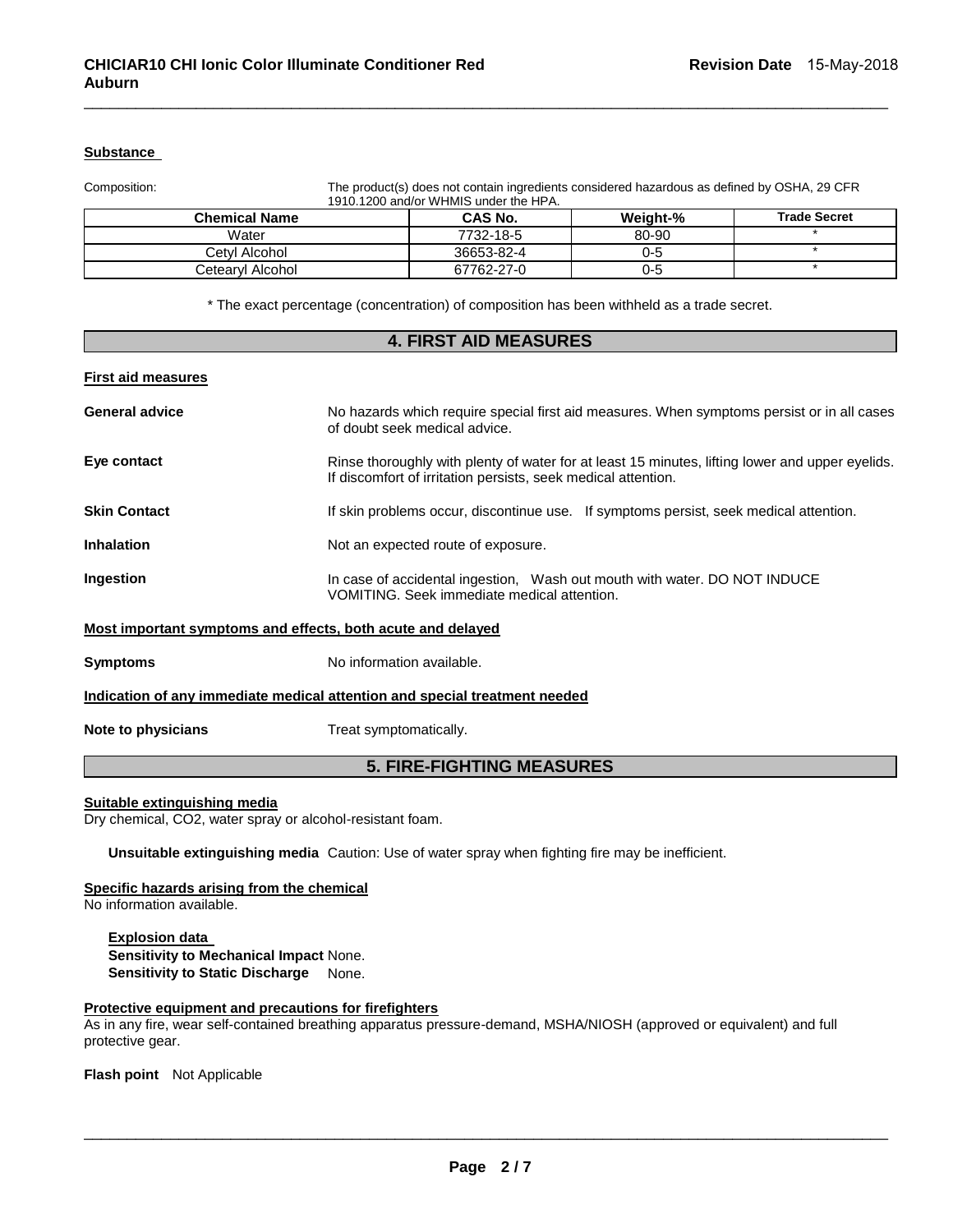# **6. ACCIDENTAL RELEASE MEASURES**

\_\_\_\_\_\_\_\_\_\_\_\_\_\_\_\_\_\_\_\_\_\_\_\_\_\_\_\_\_\_\_\_\_\_\_\_\_\_\_\_\_\_\_\_\_\_\_\_\_\_\_\_\_\_\_\_\_\_\_\_\_\_\_\_\_\_\_\_\_\_\_\_\_\_\_\_\_\_\_\_\_\_\_\_\_\_\_\_\_\_\_\_\_

|                                                              | Personal precautions, protective equipment and emergency procedures                                                                                                                                                                                                                                                              |
|--------------------------------------------------------------|----------------------------------------------------------------------------------------------------------------------------------------------------------------------------------------------------------------------------------------------------------------------------------------------------------------------------------|
| <b>Personal precautions</b>                                  | Avoid contact with eyes.                                                                                                                                                                                                                                                                                                         |
| <b>Environmental precautions</b>                             |                                                                                                                                                                                                                                                                                                                                  |
| <b>Environmental precautions</b>                             | See Section 12 for additional ecological information.                                                                                                                                                                                                                                                                            |
| Methods and material for containment and cleaning up         |                                                                                                                                                                                                                                                                                                                                  |
| <b>Methods for containment</b>                               | Prevent further leakage or spillage if safe to do so.                                                                                                                                                                                                                                                                            |
| Methods for cleaning up                                      | Pick up and transfer to properly labeled containers.                                                                                                                                                                                                                                                                             |
|                                                              | 7. HANDLING AND STORAGE                                                                                                                                                                                                                                                                                                          |
| <b>Precautions for safe handling</b>                         |                                                                                                                                                                                                                                                                                                                                  |
| Advice on safe handling                                      | Avoid contact with eyes.                                                                                                                                                                                                                                                                                                         |
| Conditions for safe storage, including any incompatibilities |                                                                                                                                                                                                                                                                                                                                  |
| <b>Storage Conditions</b>                                    | Keep out of the reach of children. Keep containers tightly closed in a dry, cool and<br>well-ventilated place.                                                                                                                                                                                                                   |
| Incompatible materials                                       | None known based on information supplied.                                                                                                                                                                                                                                                                                        |
|                                                              | 8. EXPOSURE CONTROLS/PERSONAL PROTECTION                                                                                                                                                                                                                                                                                         |
| <b>Control parameters</b>                                    |                                                                                                                                                                                                                                                                                                                                  |
| <b>Exposure Guidelines</b>                                   | This product, as supplied, does not contain any hazardous materials with occupational                                                                                                                                                                                                                                            |
| <b>Appropriate engineering controls</b>                      | exposure limits established by the region specific regulatory bodies.                                                                                                                                                                                                                                                            |
| <b>Engineering Controls</b>                                  | None under normal use conditions.                                                                                                                                                                                                                                                                                                |
|                                                              | Individual protection measures, such as personal protective equipment                                                                                                                                                                                                                                                            |
| <b>Eye/face protection</b>                                   | No special technical protective measures are necessary.                                                                                                                                                                                                                                                                          |
| Skin and body protection                                     | No special technical protective measures are necessary.                                                                                                                                                                                                                                                                          |
| <b>Respiratory protection</b>                                | If exposure limits are exceeded or irritation is experienced, NIOSH/MSHA approved<br>respiratory protection should be worn. Positive-pressure supplied air respirators may be<br>required for high airborne contaminant concentrations. Respiratory protection must be<br>provided in accordance with current local regulations. |
| <b>General Hygiene Considerations</b>                        | None under normal use conditions.                                                                                                                                                                                                                                                                                                |
|                                                              | 9. PHYSICAL AND CHEMICAL PROPERTIES                                                                                                                                                                                                                                                                                              |

#### **Information on basic physical and chemical properties**

**Physical state Cream/ Lotion**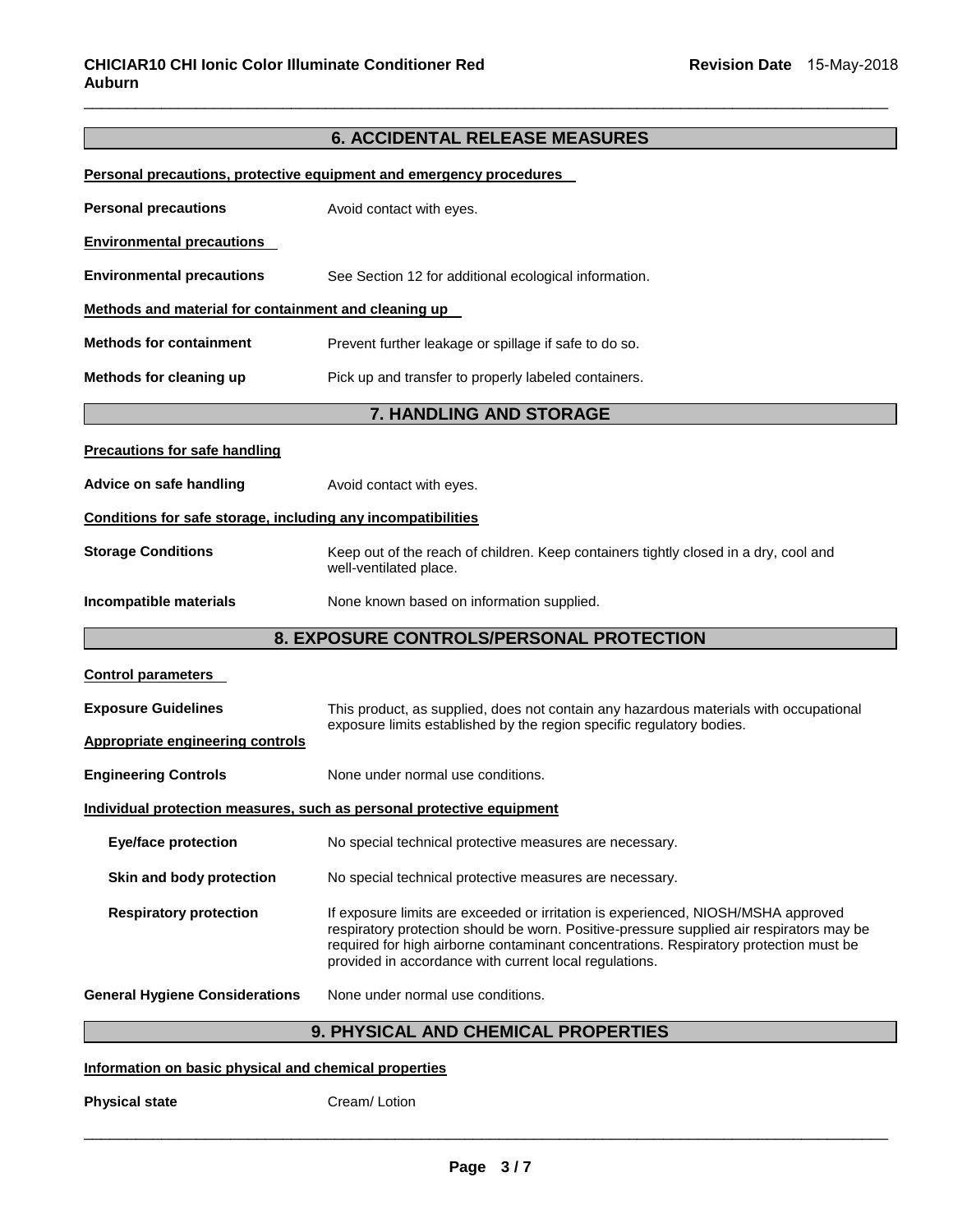#### **CHICIAR10 CHI Ionic Color Illuminate Conditioner Red Auburn**  \_\_\_\_\_\_\_\_\_\_\_\_\_\_\_\_\_\_\_\_\_\_\_\_\_\_\_\_\_\_\_\_\_\_\_\_\_\_\_\_\_\_\_\_\_\_\_\_\_\_\_\_\_\_\_\_\_\_\_\_\_\_\_\_\_\_\_\_\_\_\_\_\_\_\_\_\_\_\_\_\_\_\_\_\_\_\_\_\_\_\_\_\_

| Appearance<br>Color                                                                                                                                                                                                                                                                                                                                                                                                                                                                                            | Deep red viscous cream<br>red                                                                                                                                                                                                                                                                               | Odor<br><b>Odor threshold</b>                        | Pleasant<br>No information available |
|----------------------------------------------------------------------------------------------------------------------------------------------------------------------------------------------------------------------------------------------------------------------------------------------------------------------------------------------------------------------------------------------------------------------------------------------------------------------------------------------------------------|-------------------------------------------------------------------------------------------------------------------------------------------------------------------------------------------------------------------------------------------------------------------------------------------------------------|------------------------------------------------------|--------------------------------------|
| <b>Property</b><br>pН<br>Melting point/freezing point<br>Boiling point / boiling range<br><b>Flash point</b><br><b>Evaporation rate</b><br>Flammability (solid, gas)<br><b>Flammability Limit in Air</b><br><b>Upper flammability limit</b><br>Lower flammability limit<br>Vapor pressure<br><b>Vapor density</b><br><b>Relative density</b><br><b>Water solubility</b><br>Solubility in other solvents<br><b>Partition coefficient</b><br><b>Autoignition temperature</b><br><b>Decomposition temperature</b> | Values<br>$3.0 - 4.0$<br>Not Applicable<br>> No information available Not<br>Applicable<br>Not Applicable<br>Not Applicable<br>Not Applicable<br>Not Applicable<br>Not Applicable<br>Not Applicable<br>Soluble in water<br>No information available<br>No information available<br>No information available | Remarks • Method<br><b>Decomposition temperature</b> | No information<br>available          |
|                                                                                                                                                                                                                                                                                                                                                                                                                                                                                                                |                                                                                                                                                                                                                                                                                                             | <b>Viscosity</b><br><b>Dynamic viscosity</b>         | 2500-3500<br>Not Applicable          |
| <b>Explosive properties</b><br><b>Oxidizing properties</b>                                                                                                                                                                                                                                                                                                                                                                                                                                                     | No information available<br>No information available                                                                                                                                                                                                                                                        |                                                      |                                      |
| <b>Other Information</b>                                                                                                                                                                                                                                                                                                                                                                                                                                                                                       |                                                                                                                                                                                                                                                                                                             |                                                      |                                      |
| <b>Softening point</b><br><b>Molecular weight</b><br><b>VOC Content (%)</b><br><b>Density</b><br><b>Bulk density</b>                                                                                                                                                                                                                                                                                                                                                                                           | No information available<br>Not Applicable<br>Not Applicable<br>Not Applicable<br>No information available                                                                                                                                                                                                  |                                                      |                                      |

# **10. STABILITY AND REACTIVITY**

**Reactivity**  No data available

**Chemical stability** Stable under recommended storage conditions. **Possibility of Hazardous Reactions** None under normal processing.<br>Hazardous polymerization **Hazardous polymerization** Hazardous polymerization does not occur.

**Conditions to avoid** None known based on information supplied. **Incompatible materials** None known based on information supplied. **Hazardous Decomposition Products** None known based on information supplied.

# **11. TOXICOLOGICAL INFORMATION**

### **Information on likely routes of exposure**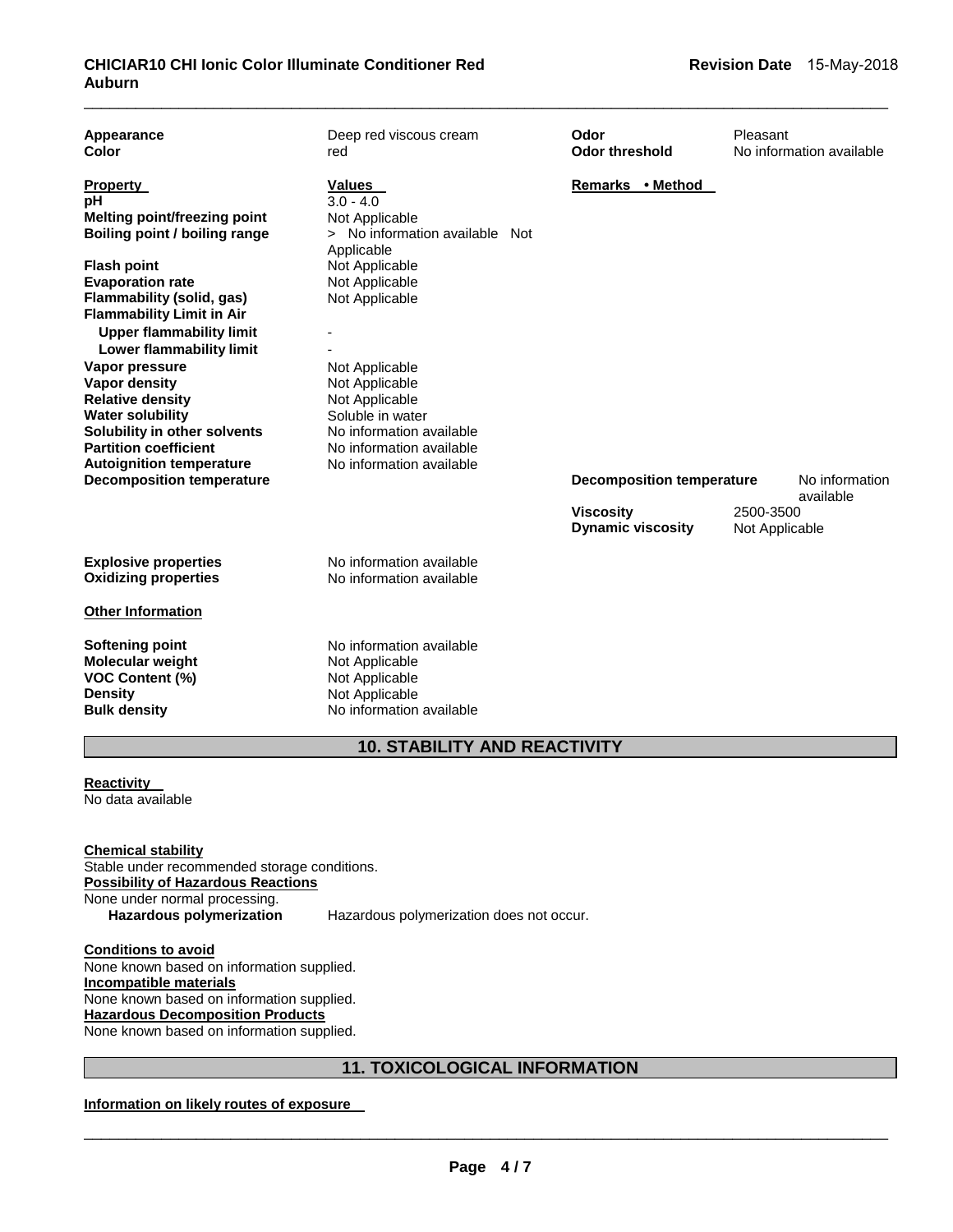| <b>Product Information</b> | No data available  |
|----------------------------|--------------------|
| <b>Inhalation</b>          | No data available. |
| Eye contact                | No data available. |
| <b>Skin Contact</b>        | No data available. |
| Ingestion                  | No data available. |

| <b>Chemical Name</b>           | Oral LD50              | Dermal LD50              | <b>Inhalation LC50</b> |
|--------------------------------|------------------------|--------------------------|------------------------|
| Water<br>7732-18-5             | $> 90$ mL/kg (Rat)     |                          |                        |
| Cetyl Alcohol<br>36653-82-4    | $= 5$ g/kg (Rat)       | $>$ 2600 mg/kg (Rabbit)  |                        |
| Cetearyl Alcohol<br>67762-27-0 | > 10000 mg/kg<br>(Rat) | (Rabbit)<br>> 8000 mg/kg |                        |

\_\_\_\_\_\_\_\_\_\_\_\_\_\_\_\_\_\_\_\_\_\_\_\_\_\_\_\_\_\_\_\_\_\_\_\_\_\_\_\_\_\_\_\_\_\_\_\_\_\_\_\_\_\_\_\_\_\_\_\_\_\_\_\_\_\_\_\_\_\_\_\_\_\_\_\_\_\_\_\_\_\_\_\_\_\_\_\_\_\_\_\_\_

#### **Information on toxicological effects**

**Symptoms** No information available.

#### **Delayed and immediate effects as well as chronic effects from short and long-term exposure**

| Sensitization                   | No information available. |
|---------------------------------|---------------------------|
| Germ cell mutagenicity          | No information available. |
| <b>Carcinogenicity</b>          | No information available. |
| <b>Reproductive toxicity</b>    | No information available. |
| <b>STOT - single exposure</b>   | No information available. |
| <b>STOT - repeated exposure</b> | No information available. |
| <b>Aspiration hazard</b>        | No information available. |

#### **Numerical measures of toxicity - Product Information**

| <b>Unknown Acute Toxicity</b> | No information available                                                       |
|-------------------------------|--------------------------------------------------------------------------------|
|                               | The following values are calculated based on chapter 3.1 of the GHS document . |
| Oral LD50                     | 3.221.00                                                                       |
| <b>Dermal LD50</b>            | 6.888.00                                                                       |
| Mist                          | 0.14                                                                           |
| Vapor                         | 570.00                                                                         |

# **12. ECOLOGICAL INFORMATION**

#### **Ecotoxicity**

82% of the mixture consists of components(s) of unknown hazards to the aquatic environment

| <b>Chemical Name</b>                         | Algae/aguatic plants | Fish | Crustacea                           |
|----------------------------------------------|----------------------|------|-------------------------------------|
| Cetearyl<br>Alcohol                          |                      |      | 1666.<br>48 h<br>Daphnia magna mg/L |
| ົ <sup>2</sup> 7762-27<br>$\sim$ $\sim$<br>. |                      |      | <b>EC50</b>                         |

#### **Persistence and degradability**

No information available.

#### **Bioaccumulation**

No information available.

| hemical Nameٽ | <br>.<br>∍∽<br>coefficient<br>tition<br>- 81 |
|---------------|----------------------------------------------|
| ا∨Cet         | $\sim$ $\sim$                                |
| Alcohol       | ხ.ხ5                                         |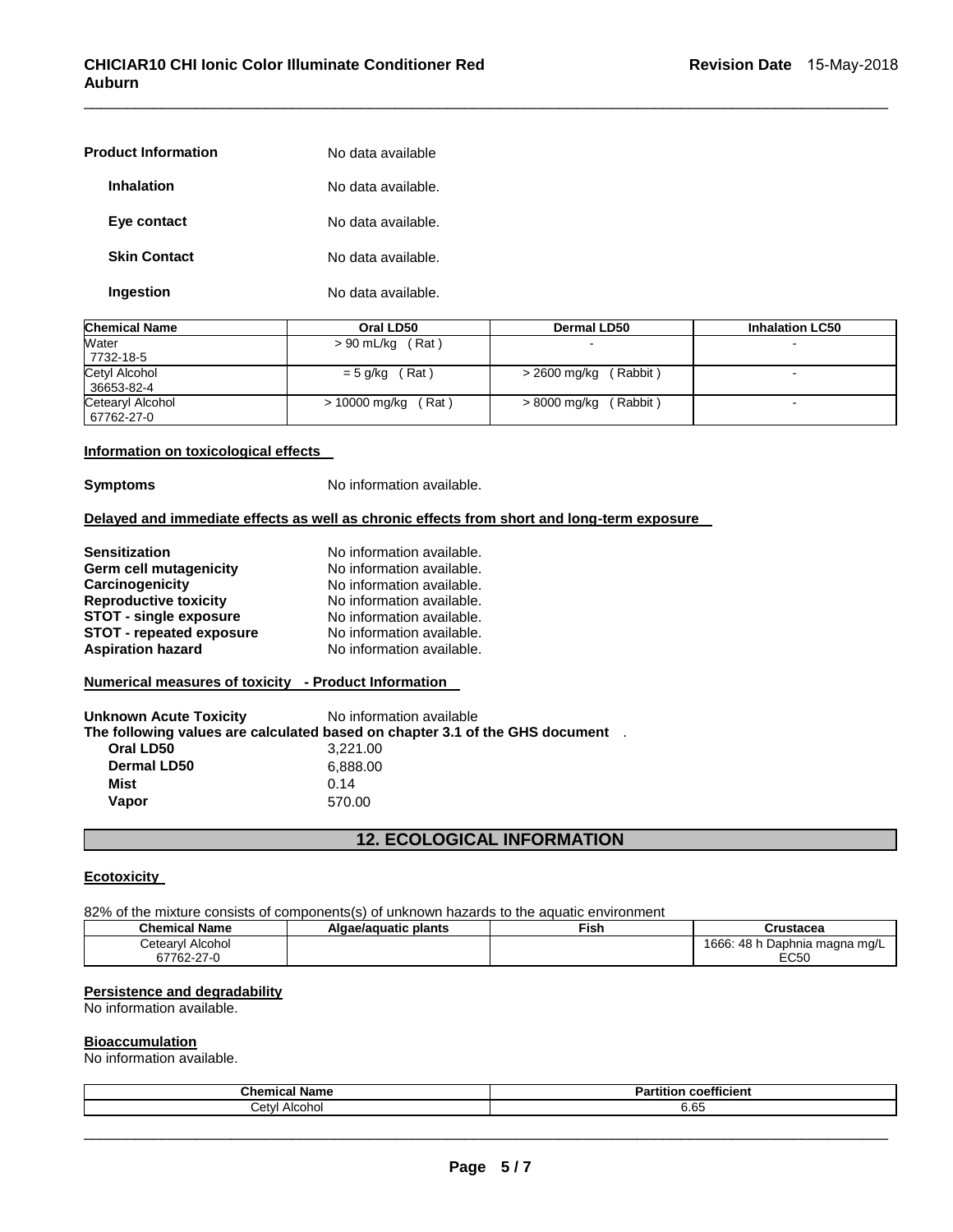| $\sim$<br>$26652$                 |      |
|-----------------------------------|------|
| Alcohol<br>`∆t∆or<br><b>Octom</b> | 6.65 |
| --<br>$\overline{\phantom{a}}$    |      |

\_\_\_\_\_\_\_\_\_\_\_\_\_\_\_\_\_\_\_\_\_\_\_\_\_\_\_\_\_\_\_\_\_\_\_\_\_\_\_\_\_\_\_\_\_\_\_\_\_\_\_\_\_\_\_\_\_\_\_\_\_\_\_\_\_\_\_\_\_\_\_\_\_\_\_\_\_\_\_\_\_\_\_\_\_\_\_\_\_\_\_\_\_

**Other adverse effects** No information available

## **13. DISPOSAL CONSIDERATIONS**

| Waste treatment methods |  |
|-------------------------|--|
|                         |  |

**Disposal of wastes** Dispose of contents/containers in accordance with local regulations.

**Contaminated packaging <b>Dispose** of in accordance with local regulations.

# **14. TRANSPORT INFORMATION**

| DOT                | Not regulated |
|--------------------|---------------|
|                    |               |
| <u>ICAO (air) </u> | Not regulated |
| <u>IATA</u>        | Not regulated |
| IMDG               | Not regulated |

# **15. REGULATORY INFORMATION**

#### **International Inventories**

#### **Legend:**

**TSCA** - United States Toxic Substances Control Act Section 8(b) Inventory **DSL/NDSL** - Canadian Domestic Substances List/Non-Domestic Substances List **EINECS/ELINCS** - European Inventory of Existing Chemical Substances/European List of Notified Chemical Substances **ENCS** - Japan Existing and New Chemical Substances **IECSC** - China Inventory of Existing Chemical Substances **KECL** - Korean Existing and Evaluated Chemical Substances **PICCS** - Philippines Inventory of Chemicals and Chemical Substances

**AICS** - Australian Inventory of Chemical Substances

#### **US Federal Regulations**

#### **SARA 313**

Section 313 of Title III of the Superfund Amendments and Reauthorization Act of 1986 (SARA). This product does not contain any chemicals which are subject to the reporting requirements of the Act and Title 40 of the Code of Federal Regulations, Part 372

| SARA 311/312 Hazard Categories    |    |
|-----------------------------------|----|
| Acute health hazard               | N٥ |
| <b>Chronic Health Hazard</b>      | Nο |
| Fire hazard                       | Nο |
| Sudden release of pressure hazard | Nο |
| <b>Reactive Hazard</b>            | N٥ |
|                                   |    |